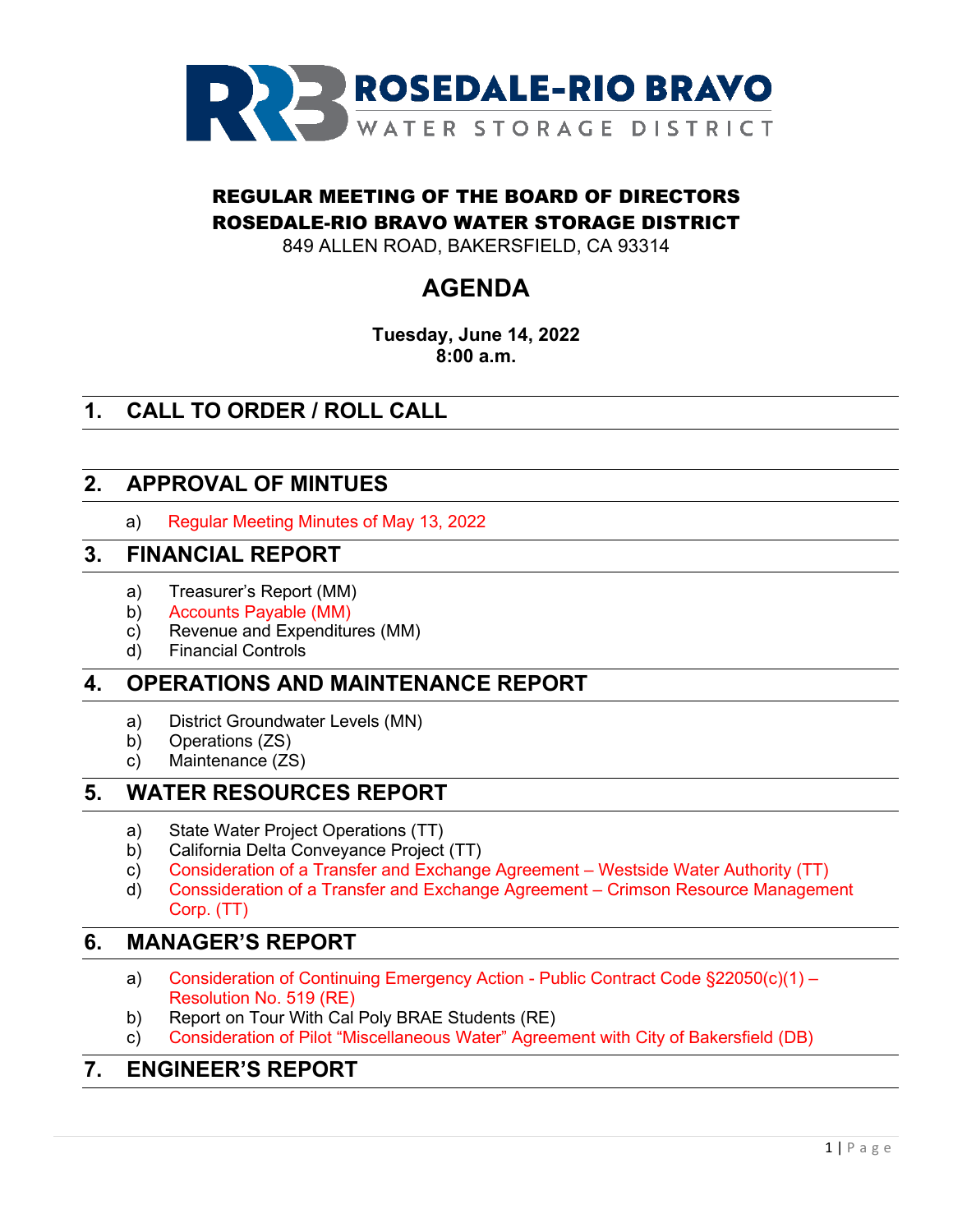- a) Onyx Ranch Project
	- i. Operations (DB)
- b) Improvement Projects
	- i. Scada Improvements (MN)
	- ii. Consideration of Pay Estimate McCaslin Ponds (MN)

### **8. COMMITTEE/SPECIAL PROJECT ACTIVITIES**

- a) Groundwater Banking Joint Powers Authority (DB & TT)
- b) James Groundwater Banking Authority (DB)
- c) Kern Groundwater Authority (DB)
	- i. Update on DWR Incomplete Determination Response Coordination (DB & TT)
- d) Rosedale Management Area Committee (DB & TT)
- e) Kern Fan Monitoring Committee (MN)
- f) Cross Valley Canal Advisory Committee (DB)
- g) Pioneer Project Committee (DB)
- h) Kern River Watershed Coalition Authority (ZS)
- i) Kern Fan Authority (DB)
- j) Joint Operating Committee (DB & TT)
- k) Committee for Delta Reliability (TT)
- l) South Valley Water Resources Authority (TT)
- m) Valley Ag Water Coalition (TT)
- n) Kern Integrated Regional Water Management Plan (TT)
- o) Sites Reservoir Project (TT)
- p) Association of California Water Agencies (TT)

## **9. ATTORNEY'S REPORT**

# **10. OLD OR NEW BUSINESS**

# **11. CORRESPONDENCE**

# **12. PUBLIC COMMENT**

### **13. CLOSED SESSION**

- a) Conference with legal counsel Anticipated Litigation: Significant Exposure to Litigation  *Government Code Section 54956.9(d)(2):* One (1) Matter
- b) Conference with legal counsel Anticipated Litigation: Initiation of Litigation  *Government Code Section 54956.9(d)(4):* Two (2) Matters
- c) Conference with legal counsel Pending Litigation *Government Code Section 54956.9 (d)(1):* 
	- i. State Water Resources Control Board Applications to Appropriate Kern River Water
	- ii. City of Bakersfield v. Rosedale-Rio Bravo Water Storage District (McAllister CEQA)